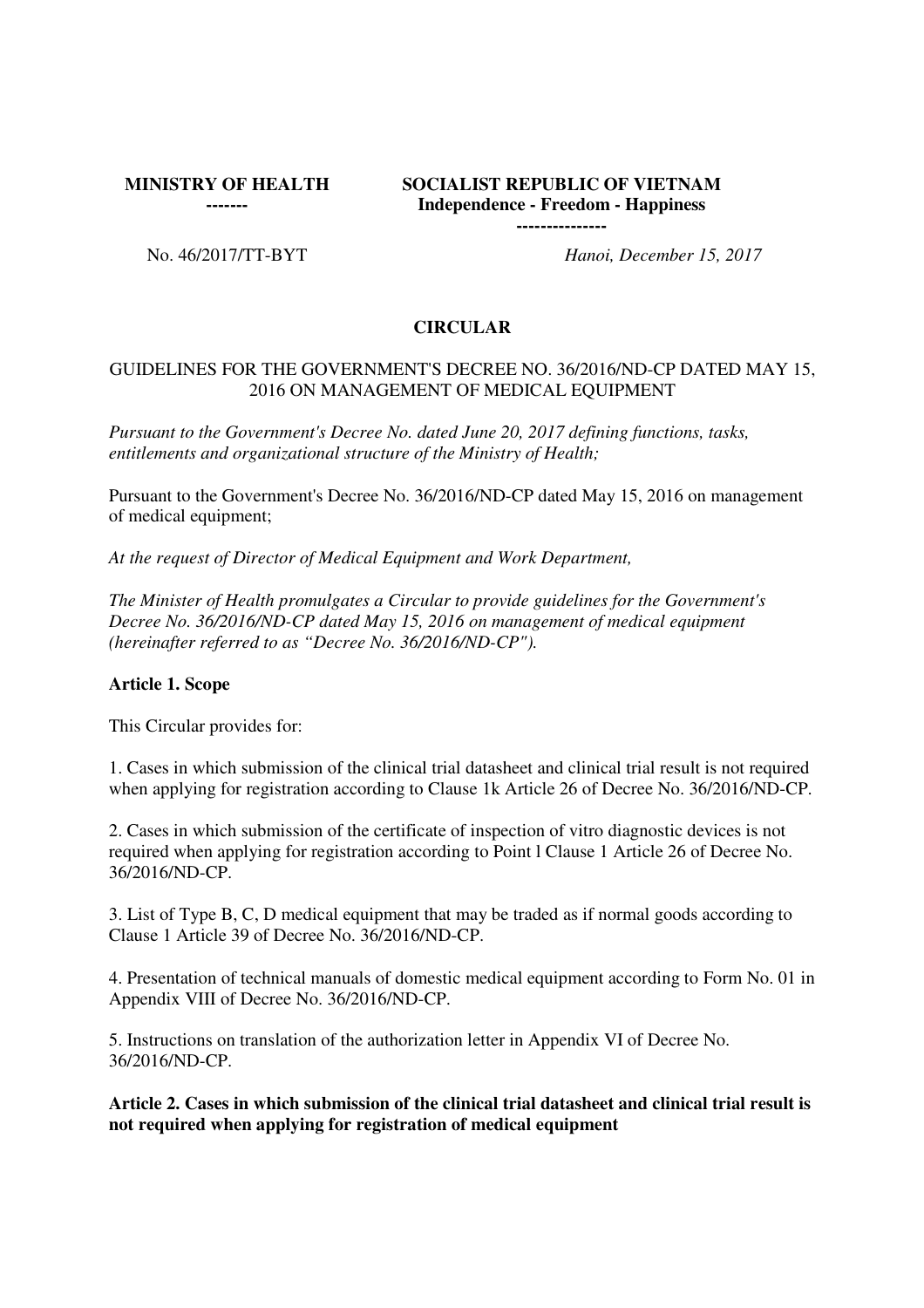1. Type C and Type D invasive equipment specified in Appendix I hereof.

2. Type C and Type D equipment that have been registered and have the certificate of free sale issued by any of the countries or organizations on the list in Appendix II hereof.

## **Article 3. Cases in which submission of the certificate of inspection of vitro diagnostic devices is not required when applying for registration**

Type C and Type D equipment that have been registered and have the certificate of free sale issued by any of the countries or organizations on the list in Appendix II hereof.

## **Article 4. List of Type B, C, D medical devices that may be traded as if normal goods**

1. List of Type B, C, D medical equipment that may be traded as if normal goods is provided in Appendix III hereof.

2. Traders of Type B, C, D medical equipment that may be traded as if normal goods are not required to make the declaration of eligibility to trade in medical equipment.

### **Article 5. Presentation of technical manuals**

Contents of section 1.1 of the technical manual provided in Form No. 01 in Appendix VIII of Decree No. 36/2016/ND-CP:

1. Operation principles and specifications, international standards, Vietnam's standards, national technical regulations and internal standards applied (these standards are the basis for inspection of effectiveness and safety of the medical equipment.

2. The internal standards used as the basis for inspection of effectiveness and safety of the medical equipment must satisfy the requirements specified in Circular No. 21/2007/TT-BKHCN on development and application of standards.

3. Sources of international standards (if any) must be specified.

### **Article 6. Translation of the authorization letter**

Instructions on translation of the authorization letter in Appendix VI of Decree No. 36/2016/ND-CP in Appendix VI of Decree No. 36/2016/ND-CP are provided in Appendix IV hereof.

### **Article 7. Effect**

This Circular comes into force from February 01, 2018.

### **Article 8. Transition**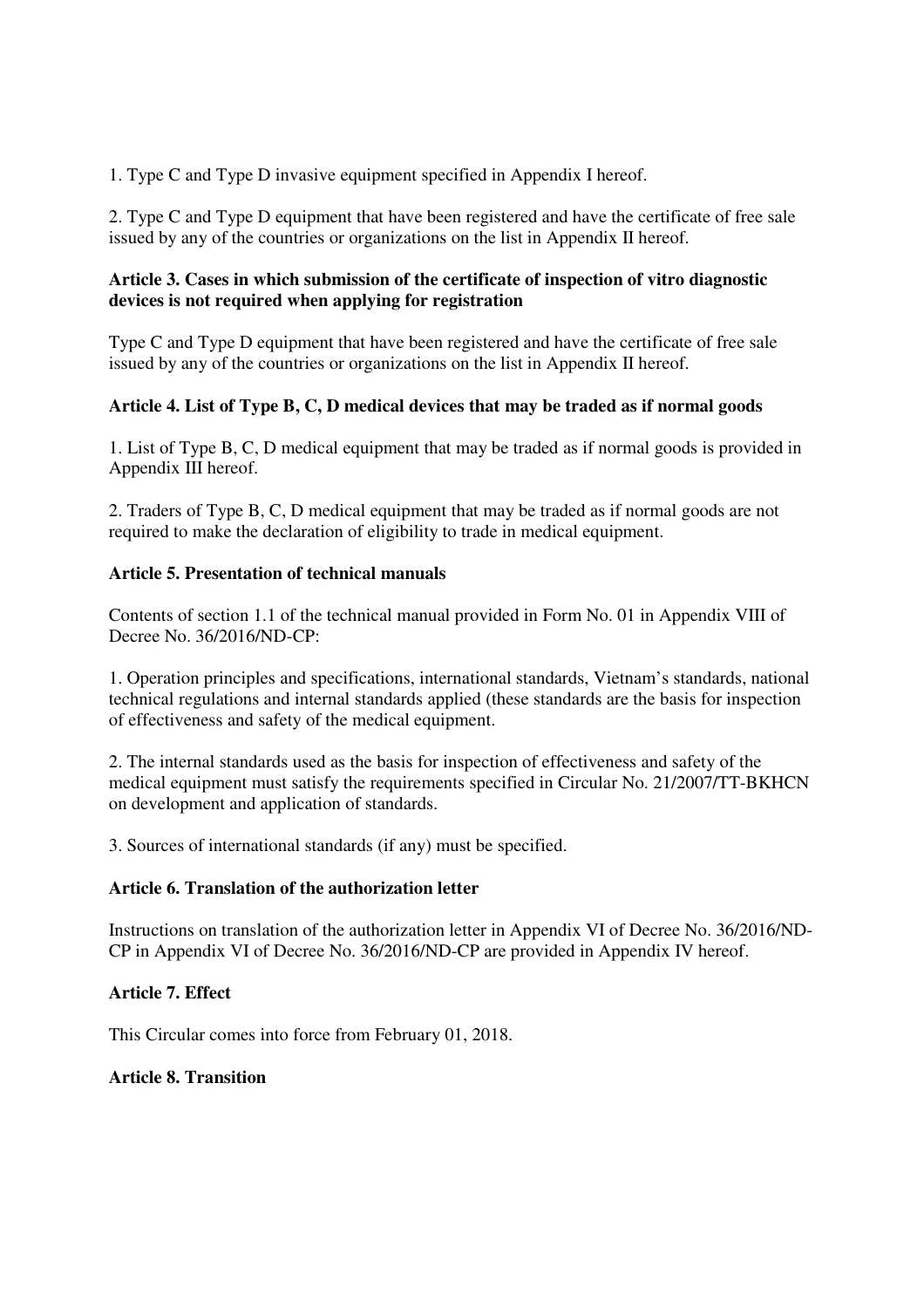Technical manuals and authorization letters written in English language that are submitted together with the declaration of applied standards or application for registration and signed before the effective date of this Circular shall remain valid.

### **Article 9. Reference**

In the cases where any of the documents referred to in this Circular is amended or replaced, the newer document shall apply.

#### **Article 10. Implementation**

Chief of the Ministry Office, Ministerial Chief Inspector, Directors of Departments affiliated to the Ministry of Health, Directors of Departments of Health, relevant organizations and individuals are responsible for the implementation of this Circular.

Difficulties that arise during the implementation of this Circular should be reported to the Ministry of Health for consideration./.

#### **PP MINISTER DEPUTY MINISTER**

**Nguyen Viet Tien** 

### **APPENDIX I**

### IMPORTED MEDICAL EQUIPMENT WHOSE CLINICAL TRIAL DATASHEETS AND CLINICAL TRIAL RESULTS ARE NOT REQUIRED WHEN APPLYING FOR REGISTRATION

- 1. Peritoneal dialysis catheter
- 2. Catheter
- 3. Catheter kit
- 4. Cannulae
- 5. Guidewire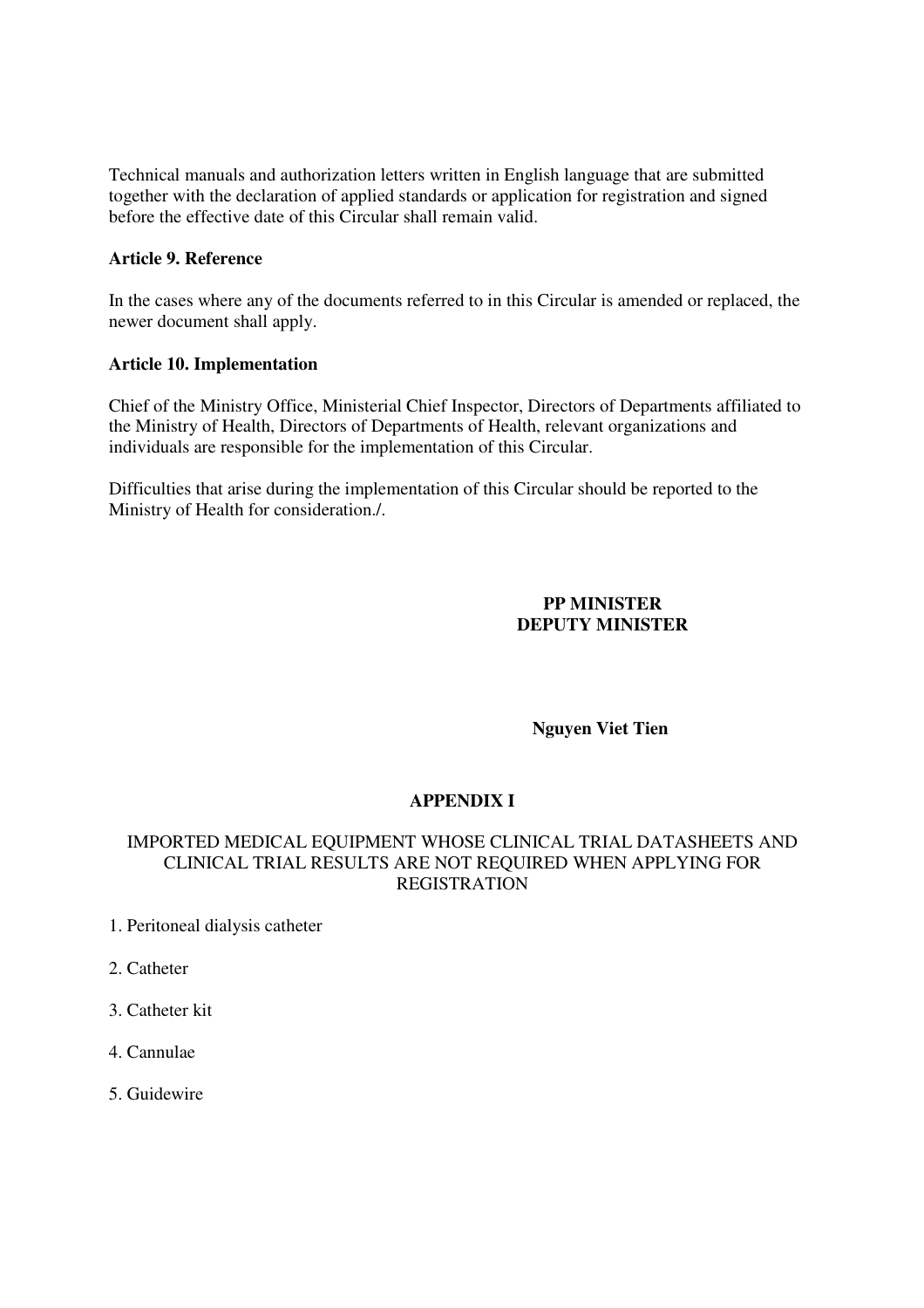#### 6. Introducer

## **APPENDIX II**

## LIST OF COUNTRIES AND ORGANIZATIONS WHOSE MEDICAL EQUIPMENT IS EXEMPT FROM SUBMISSION OF CLINICAL TRIAL DATASHEETS, CLINICAL TRIAL RESULTS AND VIETNAM'S CERTIFICATE OF INSPECTION

#### **1. European countries:**

- Republic of Austria; extending the Romania;
- Republic of Poland;  $\qquad \qquad$  Czech Republic;
- Portuguese Republic (Portugal); Republic of Cyprus;
- Republic of Bulgaria;  $\qquad \qquad$  Slovak Republic;
- 
- Republic of Estonia;  $\blacksquare$
- 
- 
- 
- 
- Federal Republic of Germany;  $\blacksquare$  Kingdom of Belgium;
- Republic of Lithuania;  $\blacksquare$
- 
- The Republic of Finland;  $\blacksquare$
- French Republic;
- **2. FDA (USA).**
- **3. Japan.**
- **4. TGA (Australia).**
- **5. Canada.**
- 
- 
- 
- 
- Republic of Croatia;  $\blacksquare$ 
	-
- Hungary;  $\blacksquare$
- Hellenic Republic (Greece);  $\qquad \qquad$  Grand Duchy of Luxembourg;
- The Republic of Ireland;  $-$  Swiss Confederation (Switzerland);
- Republic of Latvia;  $\blacksquare$ 
	-
	-
- Republic of Malta;  $\blacksquare$ 
	-

**APPENDIX III**

## LIST OF TYPE B, C, D MEDICAL EQUIPMENT THAT MAY BE TRADED AS IF NORMAL GOODS WITHOUT SUBMISSION OF DECLARATION OF ELIGIBILITY TO TRADE IN MEDICAL EQUIPMENT